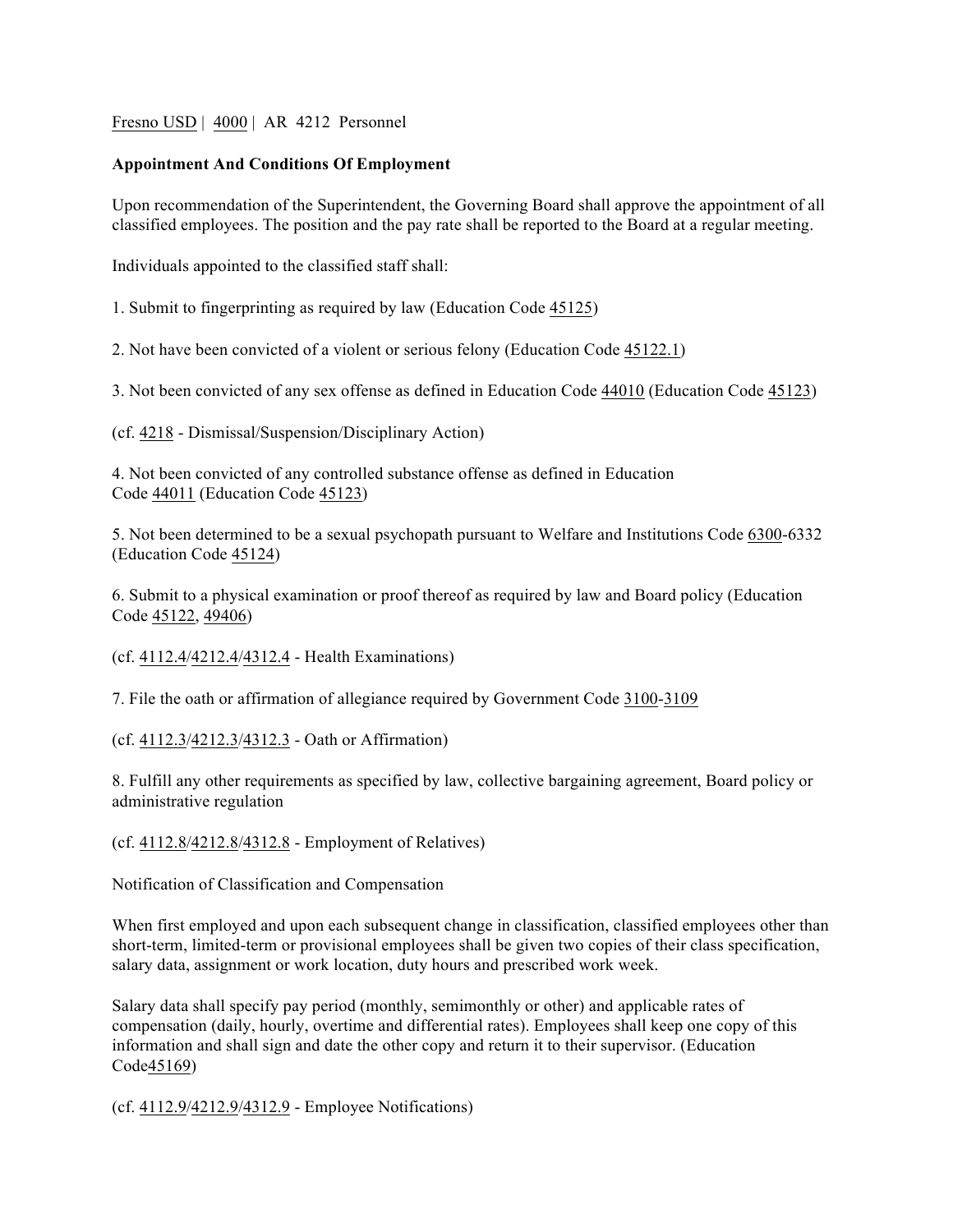(cf. 4151/4251/4351 - Employee Compensation)

Additional Requirements for Instructional Aides

No person shall be initially assigned as an instructional aide without having demonstrated proficiency in basic reading, writing and mathematics skills up to and exceeding that required by Education Code 51216 (repealed by SB 2X, Ch. 1, First Extraordinary Session, Statutes of 1999). If the district hires an instructional aide who has passed this requirement in another district, the employee may be considered to have met this requirement. However, the Superintendent or designee may require the aide to take a proficiency exam upon determination that the test taken was not comparable to district standards. (Education Code 45344.5)

Legal Reference:

EDUCATION CODE

35161 Powers and duties

44010 Sex offense - definitions

44011 Controlled substance offense - definitions

44066 Limitation on certification requirements

45103 Classified service in districts not incorporating the merit system

45104 Positions not requiring certification qualifications

45105 Positions under various acts not requiring certification qualifications

45108 Restricted positions

45113 Rules and regulations for classified service in districts not incorporating the merit system

45122 Physical examinations

45122.1 Classified employees, conviction of a violent or serious felony

45123 Employment after conviction of sex offense or controlled substance offense

45125 Use of personal identification cards to ascertain conviction of crime

45169 Employee salary data

45272 Vacancies in classified services for districts incorporating the merit system

45344.5 Demonstrated proficiency in basic skills